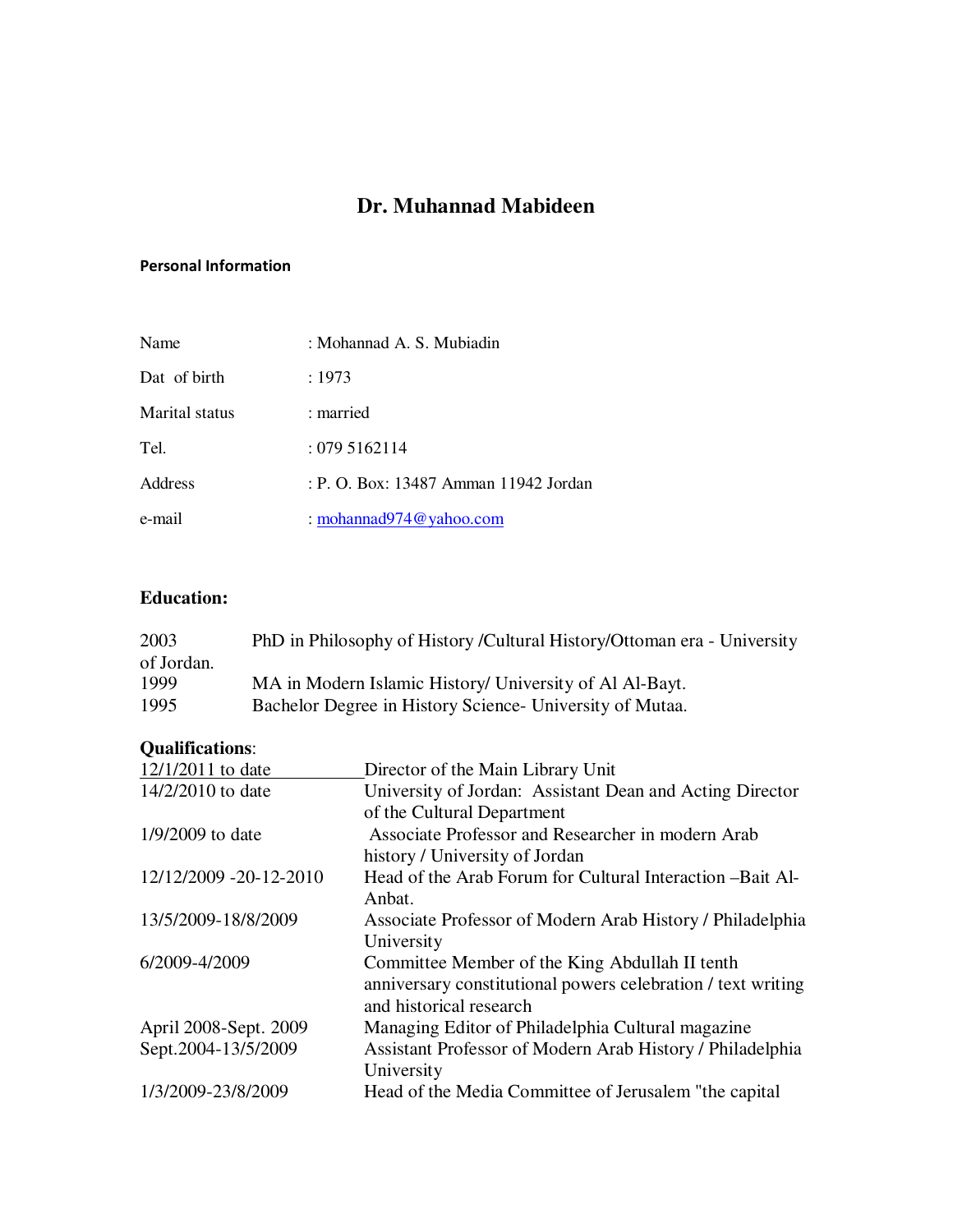|                      | of the Arab Culture"/ Executive Office -Ministry of Culture |
|----------------------|-------------------------------------------------------------|
|                      | of Jordan                                                   |
| 28/4/2009 to date    | Secretary of the Committee for Assessment of Books on       |
|                      | the Hashemite family, the King Abdullah II and the Royal    |
|                      | Court / Ministry of Culture                                 |
| 4/5/2008 to date     | Resident member of the National Song Committee at the       |
|                      | Royal Court                                                 |
| 15/10-15/2/2009      | Lecturer at the Amman Private University                    |
| February-2008        | Visiting Lecturer at the University of Palermo, Italy       |
| 1/1/2006-2/2009      | Writer and researcher in Al Majalla magazine                |
| April 2004-14/8/2009 | Coordinator of the National Education course, University    |
|                      | of Philadelphia                                             |
| 12/2006 to date      | Writer and Researcher in Al Ghad newspaper                  |
| 2005 to date         | Contributor to Al-Hayat newspaper                           |
| 9-2006-2008          | Secretary of the Cultural Committee of the Literature and   |
|                      | Arts Faculty, University of Philadelphia                    |
| $4/2006$ to date     | Producer and Presenter of a TV show                         |
| 1-8/2004-1-11/2006   | Researcher and Editor of the Al Ghad newspaper              |
|                      | supplements on Islam and Civilizzation                      |
| 10/2003-8/2004       | Part-time Lecturer / University of Philadelphia on Arab     |
|                      | History                                                     |
| 1998-2001            | Secretary of the Programs and Projects, Arab Authority for  |
|                      | Culture and Cultural interaction, "Biet Al Anbat."          |
| 6/1996-7/1997        | Manuscripts indexer- Royal Academy for Islamic              |
|                      | Civilization Research - Al Albait Institute                 |

### **Books and Scientific Research:**

#### **Books**:

- 1. Ons al Ta'ă politics and power and authority in Islam. / Arab Scientific Publishers / Beirut / 2012.
- 2. The culture of entertainment and the Arab city in modern times: the Ottoman Damascus / Arab Scientific Publishers / Beirut / 2009
- 3. National identity and national culture and their role in the process of reform and modernization Al Thuraya Centre, Amman 2009 (co-author).
- 4. Over the train, the Hejaz Railway in hundred years, Riwaq Al-Balqa, 2009 (co-author and executive director of the project).
- 5. Islamic thought and the reform: Ottoman and Iranian experiences, Arab Scientific Publishers. Beirut, 2008.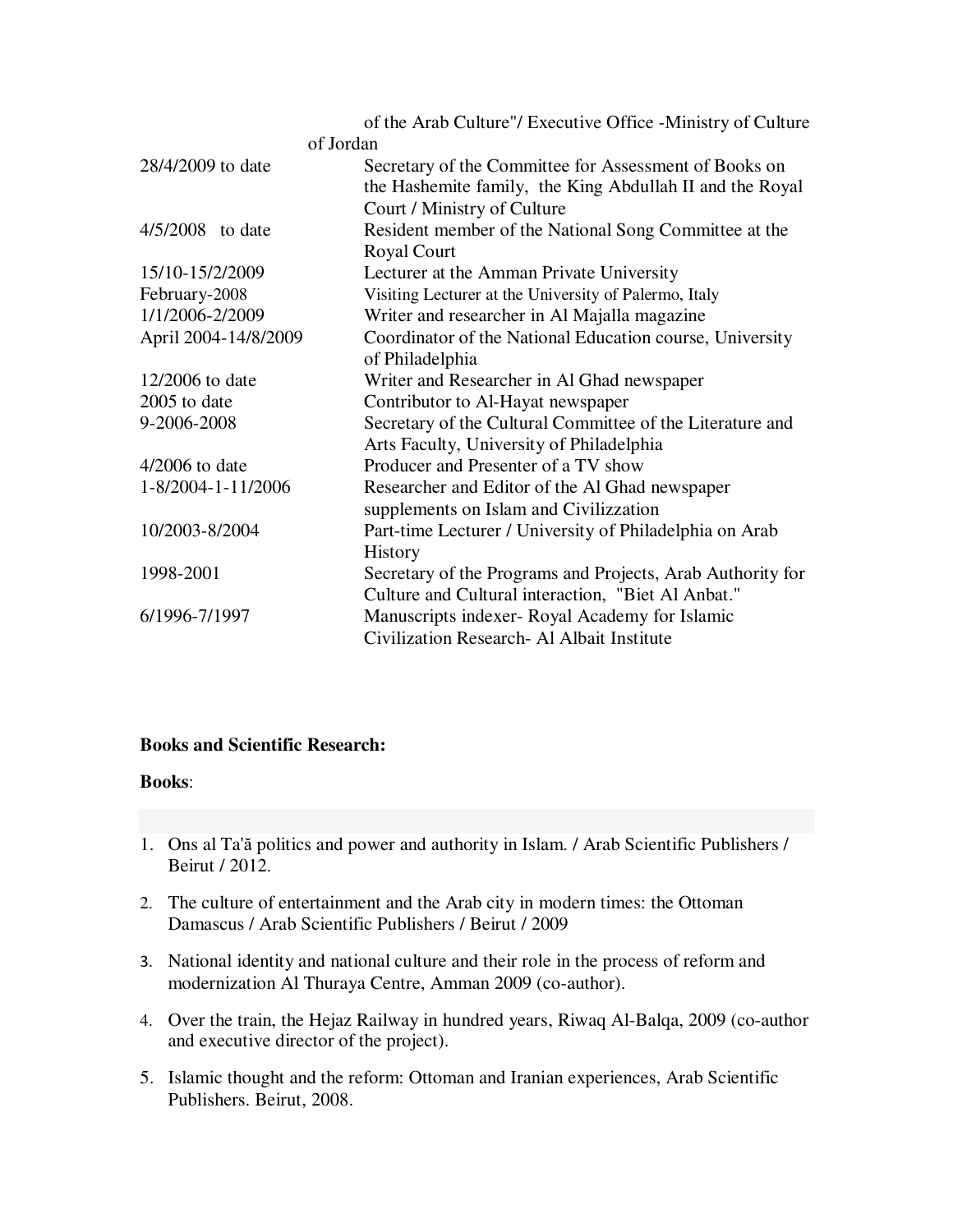- 6. History according to Arabs in the Ottoman era, Dar Ward publications /Jordan, Amman, 2006.
- 7. People of the pen in Damascus during the period 1708-1758, Middle East French Institute, Damascus, 2005.

### **Scientific Research:**

- 1. Unitary thought evolution of Muheb Eldin Elkhatib, study in Al Assemah newspaper editorials as well as Al Fateh Journal, accepted for publication in Humanities magazine, University of Bahrain, accepted for publication on 10 / June 2008.
- 2. Meeting and visualization the other coexistence and juxtaposition against the clash, Alifba, Studi Arabo Islamici e mediterranei, vol. xx - 2006, pp. 105-120.
- 3. A culture of leisure and entertainment in Damascus city during the eighteenth century, the research is accepted for publication in the Jordanian magazine of history and Archeology. (A prestigious International scientific Journal), Issue I, Volume I, November 2007.
- 4. The Imam, the Prince and the modern state, study in the Arab reform experiment, Muhammad ibn Abdul Wahab, Al Saud / literature Faculty Magazine, Cairo University, (Prestigious scientific magazine) 2007.
- 5. Non-Muslims and their documents sources in Damascus during the first half of the eighteenth century, historical facts magazine, (Prestigious scientific magazine) Historical Research Centre, University of Cairo, January 2005.
- 6. Aspects of economic life in Damascus during the first half of the eighteenth century, Al Manara Journal, Prestigious scientific magazine, Al al-Bait University, Volume XIV, Issue. 2 May 2008.
- 7. Features of the economic and social life in the countryside of Damascus during the eighteenth century through the Jurisprudential councils, Arts Faculty magazine, Damascus University, Prestigious scientific magazine 2008 for publication.
- 8. Non-Muslims Endowments in Damascus, in the eighteenth century, research presented to: International Conference on Bilad Al Sham Endowments since the Islamic conquests until the twentieth century, organized by BiladAl Sham history committee. University of Jordan, 14-16 / September 2006, Volume II, 2009 publications of Bilad Al Sham history committee.
- 9. Endowment book of Solaiman Basha Al Azem, Al Manara Magazine, (Prestigious scientific magazine), Al bait university, 2003 January, Volume 9, issue1.

### **Grants and awards:**